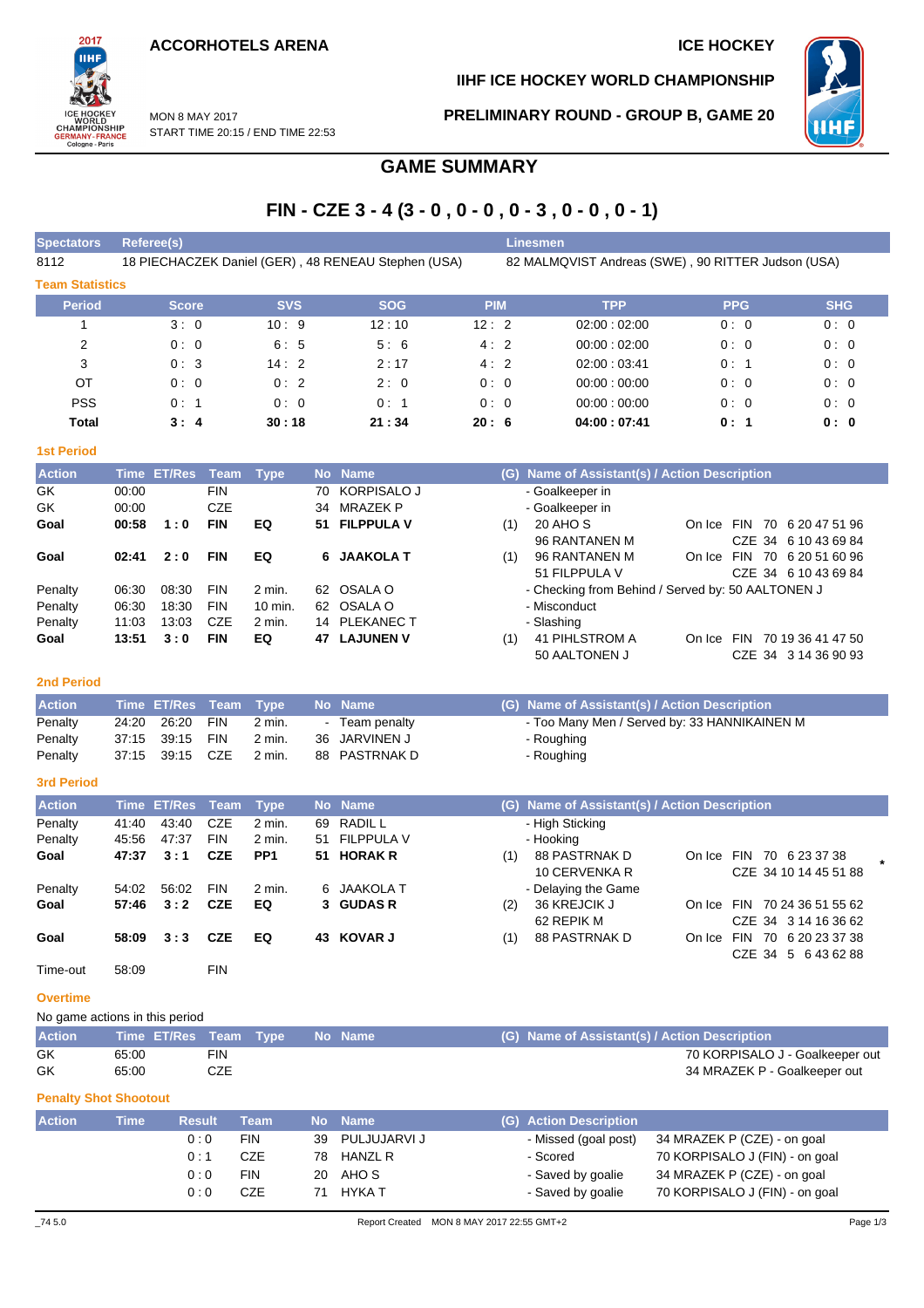## **ACCORHOTELS ARENA ICE HOCKEY**

START TIME 20:15 / END TIME 22:53

MON 8 MAY 2017



## **IIHF ICE HOCKEY WORLD CHAMPIONSHIP**

## **PRELIMINARY ROUND - GROUP B, GAME 20**



| <b>Action</b> | Time  | <b>Result</b> | Team |    | No Name        |                 | (G) Action Description |                             |
|---------------|-------|---------------|------|----|----------------|-----------------|------------------------|-----------------------------|
|               |       | n · n         | FIN  | 96 | RANTANEN M     |                 | - Saved by goalie      | 34 MRAZEK P (CZE) - on goal |
| <b>GWG</b>    | 65:00 | ∩ · 1         | CZE  | 78 | <b>HANZL R</b> | '1 <sub>1</sub> |                        |                             |

## **Goalkeeper Records**

## **Team : FIN - Finland Team : CZE - Czech Republic**

| No Name             | SOG | SVS 4 | <b>MIP</b> | No Name           | <b>SOG</b> | <b>SVS</b> | <b>MIP</b> |
|---------------------|-----|-------|------------|-------------------|------------|------------|------------|
| 70 KORPISALO Joonas | 34  | 30    | 65:00      | 34 MRAZEK Petr    |            | 18         | 65:00      |
| 29 SATERI Harri     |     |       |            | 33 FRANCOUZ Pavel |            |            |            |

### **Game Statistics**

|       | Team : FIN (blue)<br><b>Head Coach: MARJAMAKI Lauri</b> |    |                |          |          |    |                |                   |          |          |                                                                                                                                                                                                                                                                                                                                                                                                                                                                                                                                                                                                                                                                                                                                                                                                                                                                                                                                                                                                                                                                                                                                                                                                  |          |              |          |    |      |                |                |      |                           |    |      |
|-------|---------------------------------------------------------|----|----------------|----------|----------|----|----------------|-------------------|----------|----------|--------------------------------------------------------------------------------------------------------------------------------------------------------------------------------------------------------------------------------------------------------------------------------------------------------------------------------------------------------------------------------------------------------------------------------------------------------------------------------------------------------------------------------------------------------------------------------------------------------------------------------------------------------------------------------------------------------------------------------------------------------------------------------------------------------------------------------------------------------------------------------------------------------------------------------------------------------------------------------------------------------------------------------------------------------------------------------------------------------------------------------------------------------------------------------------------------|----------|--------------|----------|----|------|----------------|----------------|------|---------------------------|----|------|
|       |                                                         |    |                |          |          |    |                |                   |          |          | <b>Shots on Goal</b><br>Time on Ice<br><b>OT</b><br><b>TOT SHF AVG</b><br>$\overline{2}$<br>3 OT TS<br>$+/-$<br>3<br>6:13 5:43 7:18<br>21:21<br>0<br>0<br>$+1$<br>2:07<br>0<br>2<br>6:13 6:03 2:15<br>0<br>3<br>5:29<br>20:00<br>0<br>$+1$<br>$\Omega$<br>$\Omega$<br>0<br>0<br>6:21<br>7:11<br>7:11<br>0:00<br>20:43<br>0<br>4:39 4:24 4:37 2:44<br>2<br>3<br>0<br>0<br>16:24<br>$+1$<br>$\Omega$<br>$\Omega$<br>$+2$<br>4:50 5:21 4:17<br>0:44<br>0<br>$\Omega$<br>0<br>15:12<br>5:30 6:37 5:06 0:00 17:13<br>3<br>0<br>$+1$<br>6:02 4:50 4:01<br>0<br>0<br>0:00<br>14:53<br>$\Omega$<br>0<br>0<br>$+1$<br>3:18 4:29 4:14 0:00<br>0<br>0<br>0<br>0<br>0<br>12:01<br>$+1$<br>6:28 5:38 4:36 0:00<br>2<br>0<br>16:42<br>0<br>0<br>$+2$<br>2:53 3:10 2:02 0:00<br>$\Omega$<br>0<br>$\Omega$<br>0<br>0<br>$+1$<br>8:05<br>2<br>4:54 4:22 4:16 0:59 14:31<br>0<br>0<br>2<br>0<br>0<br>0<br>0<br>0<br>4:13 4:56 6:17 0:51<br>0<br>0<br>16:17<br>2<br>$\mathbf 0$<br>0<br>4:37 6:36 5:32 0:38<br>0<br>2<br>17:23<br>6.04 5:33 6:29 1:15<br>0<br>0<br>0<br>0<br>19:21<br>0<br>-1<br>2<br>4:21 4:53 2:54 1:12 13:20<br>0<br>4<br>0<br>$0:00$ $0:00$ $0:00$ $0:00$<br>0:00<br>0<br>0<br>0<br>0<br>0<br>0 |          |              |          |    |      |                |                |      |                           |    |      |
|       | No Pos Name                                             | G. | A              | P        |          |    |                | $PIM FO+FO-FO+/-$ | FO%      |          |                                                                                                                                                                                                                                                                                                                                                                                                                                                                                                                                                                                                                                                                                                                                                                                                                                                                                                                                                                                                                                                                                                                                                                                                  |          |              |          |    |      |                |                |      |                           |    |      |
| 20 F  | AHO Sebastian                                           | 0  | 1              |          | 0        | 1  | 2              | -1                | 33.33    |          |                                                                                                                                                                                                                                                                                                                                                                                                                                                                                                                                                                                                                                                                                                                                                                                                                                                                                                                                                                                                                                                                                                                                                                                                  |          |              |          |    |      |                |                |      |                           | 31 | 0:41 |
| 51 F  | FILPPULA Valtteri +C (BP)                               | 1  |                | 2        | 2        | 12 | 8              | 4                 | 60.00    |          |                                                                                                                                                                                                                                                                                                                                                                                                                                                                                                                                                                                                                                                                                                                                                                                                                                                                                                                                                                                                                                                                                                                                                                                                  |          |              |          |    |      |                |                |      |                           | 34 | 0:35 |
| 55 D  | OHTAMAA Atte +A                                         | 0  | $\Omega$       | $\Omega$ | $\Omega$ | 0  | 0              | 0                 | 0.00     |          |                                                                                                                                                                                                                                                                                                                                                                                                                                                                                                                                                                                                                                                                                                                                                                                                                                                                                                                                                                                                                                                                                                                                                                                                  |          |              |          |    |      |                |                |      |                           | 35 | 0:35 |
| 60 D  | <b>HONKA Julius</b>                                     | 0  | 0              | 0        | 0        | 0  | 0              | 0                 | 0.00     |          |                                                                                                                                                                                                                                                                                                                                                                                                                                                                                                                                                                                                                                                                                                                                                                                                                                                                                                                                                                                                                                                                                                                                                                                                  |          |              |          |    |      |                |                |      |                           | 27 | 0:36 |
| 96 F  | <b>RANTANEN Mikko</b>                                   | 0  | $\overline{2}$ | 2        | 0        | 0  | 0              | 0                 | 0.00     |          |                                                                                                                                                                                                                                                                                                                                                                                                                                                                                                                                                                                                                                                                                                                                                                                                                                                                                                                                                                                                                                                                                                                                                                                                  |          |              |          |    |      |                |                |      |                           | 23 | 0:39 |
| 6 D   | JAAKOLA Topi +A                                         | 1  | 0              | 1        | 2        | 0  | 0              | 0                 | 0.00     |          |                                                                                                                                                                                                                                                                                                                                                                                                                                                                                                                                                                                                                                                                                                                                                                                                                                                                                                                                                                                                                                                                                                                                                                                                  |          |              |          |    |      |                |                |      |                           | 31 | 0:33 |
| 19 F  | <b>SAVINAINEN Veli-Matti</b>                            | 0  | $\Omega$       | 0        | 0        | 1  | 1              | $\Omega$          | 50.00    |          |                                                                                                                                                                                                                                                                                                                                                                                                                                                                                                                                                                                                                                                                                                                                                                                                                                                                                                                                                                                                                                                                                                                                                                                                  |          |              |          |    |      |                |                |      |                           | 20 | 0:44 |
| 41 F  | <b>PIHLSTROM Antti</b>                                  | 0  | 1              | 1        | 0        | 4  | 4              | 0                 | 50.00    |          |                                                                                                                                                                                                                                                                                                                                                                                                                                                                                                                                                                                                                                                                                                                                                                                                                                                                                                                                                                                                                                                                                                                                                                                                  |          |              |          |    |      |                |                |      |                           | 25 | 0:28 |
| 47 D  | <b>LAJUNEN Ville</b>                                    |    | 0              | 1        | 0        | 1  | 0              |                   | 100.00   |          |                                                                                                                                                                                                                                                                                                                                                                                                                                                                                                                                                                                                                                                                                                                                                                                                                                                                                                                                                                                                                                                                                                                                                                                                  |          |              |          |    |      |                |                |      |                           | 22 | 0:45 |
| 50 F  | <b>AALTONEN Juhamatti</b>                               | 0  | 1              | 1        | 0        | 0  | $\Omega$       | 0                 | 0.00     |          |                                                                                                                                                                                                                                                                                                                                                                                                                                                                                                                                                                                                                                                                                                                                                                                                                                                                                                                                                                                                                                                                                                                                                                                                  |          |              |          |    |      |                |                |      |                           | 17 | 0:28 |
| 4 D   | <b>LEHTONEN Mikko</b>                                   | 0  | 0              | 0        | 0        | 0  | 0              | 0                 | 0.00     |          |                                                                                                                                                                                                                                                                                                                                                                                                                                                                                                                                                                                                                                                                                                                                                                                                                                                                                                                                                                                                                                                                                                                                                                                                  |          |              |          |    |      |                |                |      |                           | 24 | 0:36 |
| 23 F  | <b>KEMPPAINEN Joonas</b>                                | 0  | 0              | 0        | 0        | 10 | 8              | 2                 | 55.56    |          |                                                                                                                                                                                                                                                                                                                                                                                                                                                                                                                                                                                                                                                                                                                                                                                                                                                                                                                                                                                                                                                                                                                                                                                                  |          |              |          |    |      |                |                |      |                           | 29 | 0:33 |
| 37 F  | <b>PYORALA Mika</b>                                     | 0  | 0              | 0        | 0        | 0  | $\overline{2}$ | $-2$              | 0.00     |          |                                                                                                                                                                                                                                                                                                                                                                                                                                                                                                                                                                                                                                                                                                                                                                                                                                                                                                                                                                                                                                                                                                                                                                                                  |          |              |          |    |      |                |                |      |                           | 28 | 0:37 |
| 38 D  | <b>HIETANEN Juuso</b>                                   | 0  | 0              | 0        | 0        | 0  | 0              | 0                 | 0.00     |          |                                                                                                                                                                                                                                                                                                                                                                                                                                                                                                                                                                                                                                                                                                                                                                                                                                                                                                                                                                                                                                                                                                                                                                                                  |          |              |          |    |      |                |                |      |                           | 36 | 0:32 |
| 39 F  | <b>PULJUJARVI Jesse</b>                                 | 0  | 0              | 0        | 0        | 0  | 0              | 0                 | 0.00     |          |                                                                                                                                                                                                                                                                                                                                                                                                                                                                                                                                                                                                                                                                                                                                                                                                                                                                                                                                                                                                                                                                                                                                                                                                  |          |              |          |    |      |                |                |      |                           | 16 | 0:50 |
| 15 F  | <b>AALTONEN Miro</b>                                    | 0  | 0              | 0        | 0        | 0  | 0              | 0                 | 0.00     |          |                                                                                                                                                                                                                                                                                                                                                                                                                                                                                                                                                                                                                                                                                                                                                                                                                                                                                                                                                                                                                                                                                                                                                                                                  |          |              |          |    |      |                |                |      |                           | 0  | 0:00 |
| 24 F  | <b>LAJUNEN Jani</b>                                     | 0  | 0              | 0        | 0        | 5  | 6              | -1                | 45.45    | 0        | 0                                                                                                                                                                                                                                                                                                                                                                                                                                                                                                                                                                                                                                                                                                                                                                                                                                                                                                                                                                                                                                                                                                                                                                                                | 0        | 0            | 0        | -1 | 5:50 |                | $2:10$ 4:02    | 0:00 | 12:02                     | 19 | 0:38 |
| 33 F  | <b>HANNIKAINEN Markus</b>                               | 0  | 0              | 0        | 0        | 0  | 0              | 0                 | 0.00     | 1        | 0                                                                                                                                                                                                                                                                                                                                                                                                                                                                                                                                                                                                                                                                                                                                                                                                                                                                                                                                                                                                                                                                                                                                                                                                | 0        | 0            |          | 0  | 5:58 |                | 3:11 3:22 0:00 |      | 12:31                     | 22 | 0:34 |
| 36 D  | <b>JARVINEN Joonas</b>                                  | 0  | 0              | 0        | 2        | 0  | 0              | 0                 | 0.00     | 0        | 0                                                                                                                                                                                                                                                                                                                                                                                                                                                                                                                                                                                                                                                                                                                                                                                                                                                                                                                                                                                                                                                                                                                                                                                                | 0        | 0            | 0        | 0  |      | 3:44 4:35 4:31 |                | 0:00 | 12:50                     | 24 | 0:32 |
| 62 F  | <b>OSALA Oskar</b>                                      | 0  | $\mathbf 0$    | $\Omega$ | 12       | 3  | $\Omega$       |                   | 3 100.00 | $\Omega$ | $\Omega$                                                                                                                                                                                                                                                                                                                                                                                                                                                                                                                                                                                                                                                                                                                                                                                                                                                                                                                                                                                                                                                                                                                                                                                         | $\Omega$ | 0            | 0        | -1 |      |                |                |      | 3:12 3:42 4:41 1:53 13:28 | 26 | 0:31 |
| 29 GK | <b>SATERI Harri</b>                                     | 0  | 0              | 0        | 0        |    |                |                   |          | 0        | 0                                                                                                                                                                                                                                                                                                                                                                                                                                                                                                                                                                                                                                                                                                                                                                                                                                                                                                                                                                                                                                                                                                                                                                                                | 0        | 0            | 0        |    |      |                |                |      |                           |    |      |
| 70 GK | <b>KORPISALO Joonas</b>                                 | 0  | 0              | 0        | 0        |    |                |                   |          | 0        | $\Omega$                                                                                                                                                                                                                                                                                                                                                                                                                                                                                                                                                                                                                                                                                                                                                                                                                                                                                                                                                                                                                                                                                                                                                                                         | $\Omega$ | $\Omega$     | $\Omega$ |    |      |                |                |      |                           |    |      |
| Total |                                                         | 3  | 6              | 9        | 18       | 37 | 31             | 6.                | 54.41    | 12       | 5                                                                                                                                                                                                                                                                                                                                                                                                                                                                                                                                                                                                                                                                                                                                                                                                                                                                                                                                                                                                                                                                                                                                                                                                | 2        | $\mathbf{2}$ | 21       |    |      |                |                |      |                           |    |      |

| Team: CZE (white) |  |
|-------------------|--|
|-------------------|--|

| <b>Head Coach: JANDAC Josef</b> |                        |          |   |          |          |          |          |                   |       |   |                |          | <b>Shots on Goal</b> |          |      |      |           |                     | Time on Ice |                           |    |                |
|---------------------------------|------------------------|----------|---|----------|----------|----------|----------|-------------------|-------|---|----------------|----------|----------------------|----------|------|------|-----------|---------------------|-------------|---------------------------|----|----------------|
| No Pos Name                     |                        | G.       | A | P        |          |          |          | PIM FO+ FO- FO+/- | FO%   |   | $\overline{2}$ | 3        | OT TS                |          | +/-  |      | 2         | 3                   | <b>OT</b>   | <b>TOT</b>                |    | <b>SHF AVG</b> |
| 3 D                             | <b>GUDAS Radko</b>     |          | 0 |          | 0        | 0        |          | 0                 | 0.00  |   | 0              |          | $\Omega$             | 3        |      | 6:39 | 6:02      | 5:54                | 0:00        | 18:35                     | 27 | 0:41           |
| 14 F                            | PLEKANEC Tomas +A      | 0        | 0 | 0        | 2        | 6        | 8        | $-2$              | 42.86 |   |                |          |                      |          |      | 6:33 | 5:20      | 7:39                | 1:08        | 20:40                     | 31 | 0:40           |
| 45 D                            | <b>SIMEK Radim</b>     | $\Omega$ | 0 | 0        | 0        | 2        | $\Omega$ | 2                 | 00.00 | 0 | 0              |          | 0                    |          |      | 7:35 | 6.53      | 7:00                | 2:00        | 23:28                     | 30 | 0:46           |
| 88 F                            | PASTRNAK David         | 0        | 2 | 2        | 2        | 0        | 0        | 0                 | 0.00  | 0 |                |          |                      |          | $+1$ | 7:18 | 7:53 6:21 |                     | 1:30        | 23:02                     | 27 | 0:51           |
| 93 F                            | VORACEK Jakub +C       | 0        | 0 | $\Omega$ | 0        | 0        | $\Omega$ | 0                 | 0.00  |   | 0              | 0        | 0                    |          | -1   | 5:31 | 0:00      | 0:00                | 0:00        | 5:31                      | 7  | 0:47           |
| 6 D                             | <b>KEMPNY Michal</b>   | 0        | 0 | 0        | $\Omega$ | 0        | $\Omega$ | 0                 | 0.00  | 0 | 0              |          | 0                    |          | -1   |      |           |                     |             | 6:39 6:41 6:43 1:06 21:09 | 28 | 0:45           |
| 10 F                            | CERVENKA Roman         | $\Omega$ |   |          | 0        | 0        | 3        | -3                | 0.00  |   |                | 0        | 0                    |          | $-2$ | 4:03 | 5:34      | 4:54                | 0:48        | 15:19                     | 24 | 0:38           |
| 43 F                            | KOVAR Jan +A (BP)      |          | 0 |          | 0        |          | 8        | -1                | 46.67 |   |                | 3        | 0                    | 4        |      | 4:27 |           | 6:18 6:00           | 1:02        | 17:47                     | 27 | 0:39           |
| 69 F                            | <b>RADIL Lukas</b>     | 0        | 0 | 0        | 2        | 0        | 0        | 0                 | 0.00  | 0 | 0              | 0        | 0                    | 0        | -2   | 3:21 |           | 5:26 4:23           | 0:34        | 13:44                     | 20 | 0:41           |
| 84 D                            | <b>KUNDRATEK Tomas</b> | 0        | 0 | 0        | 0        | $\Omega$ |          | 0                 | 0.00  | 0 | 0              | $\Omega$ | $\Omega$             | $\Omega$ | -2   | 0:46 | 0:00      | 0:08                | 0:00        | 0:54                      | 3  | 0:18           |
| 5 D                             | <b>JERABEK Jakub</b>   | 0        | 0 | 0        | $\Omega$ | 0        | 0        | 0                 | 0.00  | 0 |                |          | 0                    | 0        | $+1$ |      |           | 5:18 5:57 5:56 1:24 |             | 18:35                     | 29 | 0:38           |
| 16 F                            | <b>BIRNER Michal</b>   | 0        | 0 | 0        | 0        | 0        |          | -1                | 0.00  |   |                |          | 0                    | 3        | $+1$ | 4:39 | 3:47      | 4:41                | 0:33        | 13:40                     | 21 | 0:39           |
| 20 F                            | <b>VRANA Petr</b>      | 0        | 0 | $\Omega$ | 0        | 3        |          |                   | 60.00 |   |                |          |                      |          |      | 4:53 | 4:14      | 2:53                | 0:00        | 12:00                     | 17 | 0:42           |
| 62 F                            | <b>REPIK Michal</b>    | 0        |   |          | 0        | 2        |          |                   | 66.67 | 0 | 0              |          | 0                    |          | $+2$ | 4:34 |           | 5:00 6:16           | 0:29        | 16:19                     | 23 | 0:42           |
| 90 D                            | RUTTA Jan              | 0        | 0 | 0        | 0        | 0        | 0        | 0                 | 0.00  |   | 0              | 0        | 0                    |          | -1   |      |           | 5:42 6:40 6:45 0:24 |             | 19:31                     | 28 | 0:41           |
| 36 D                            | <b>KREJCIK Jakub</b>   | 0        |   |          | 0        | 0        | 0        | 0                 | 0.00  | 0 |                | 0        | 0                    |          | 0    |      |           | 4:52 6:24 4:34 0:00 |             | 15:50                     | 21 | 0:45           |
| 51 F                            | <b>HORAK Roman</b>     |          | 0 |          | 0        | 5        | 2        | 3                 | 71.43 |   | 0              | 2        | 0                    | 3        | 0    | 5:06 |           | 4.22 3.43           | 1:29        | 14:40                     | 20 | 0:44           |
| 71 F                            | <b>HYKA Tomas</b>      | 0        | 0 | 0        | 0        | 0        |          | 0                 | 0.00  |   | 0              | 0        | 0                    |          | 0    | 1:06 |           | 2:53 2:18           | 0:00        | 6:17                      | 9  | 0:41           |